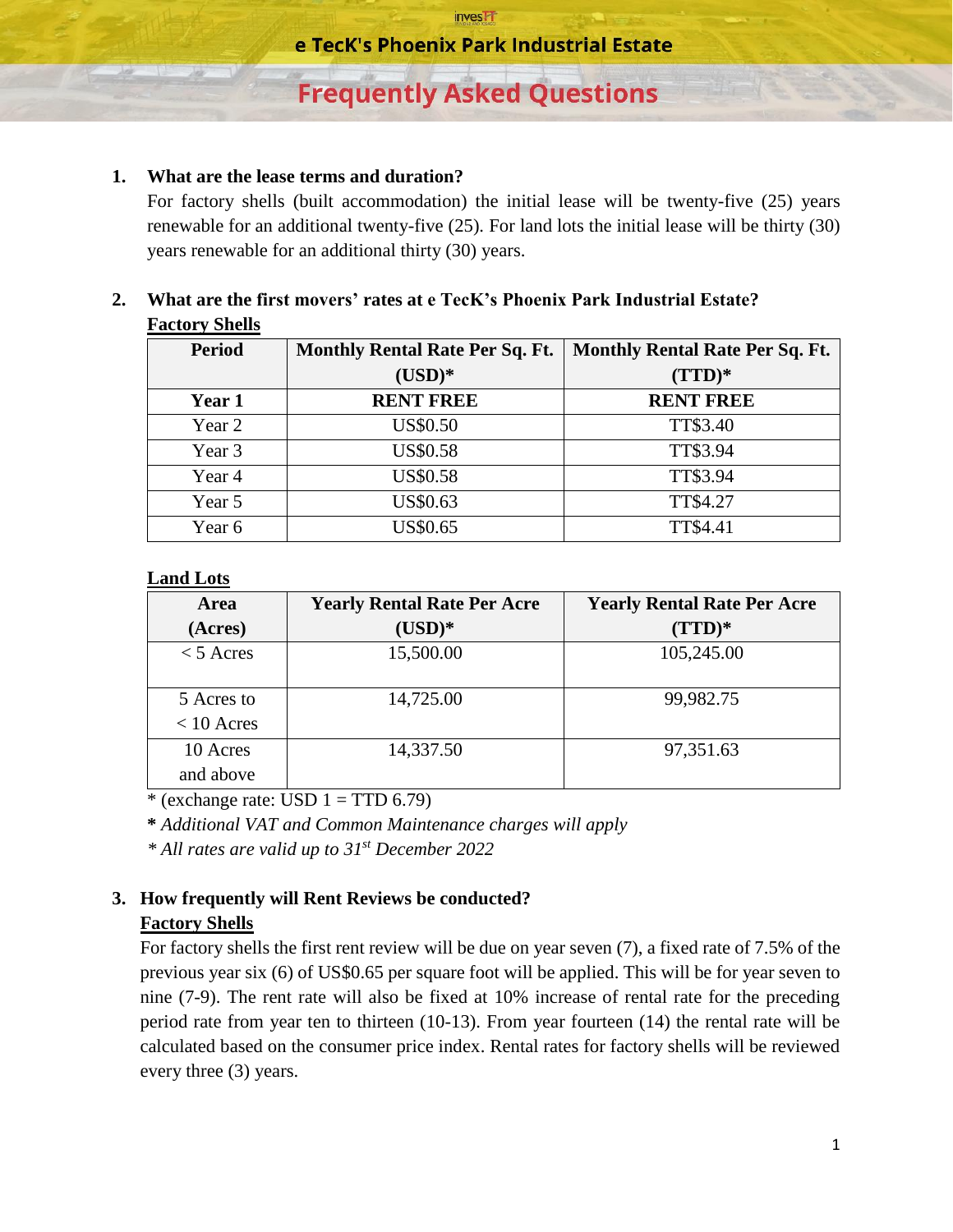# **Frequently Asked Questions**

#### **Land Lots**

For land lots, the first rent review will be on year six (6), a fixed rate of 7.5% for each of the tiered rates provided will be applied. That will be for years six to ten (6-10). The rental rate will be fixed at 10% increase of rental rate for the preceding period for the years eleven to fifteen (11-15). From year sixteen (16) the rental rate will be calculated based on the consumer price index. Rental rates for land lots will be reviewed every five (5) years.

#### **4. Is a premium to be paid at the start of the lease?**

Yes. Upon acceptance of the Letter of Offer by the tenant, which is a legally binding commitment to lease the space, there will be a premium paid at the execution of the Letter of Offer. This premium is representative of 20% of the first 5 years' rent. Payment of the annual rent will be required upon possession of the factory shell/land lot and operations thereafter.

#### **5. How are the rates for the Factory Shells and Land Lots determined?**

The rates were determined in collaboration with e TecK and InvesTT whereby research was conducted on the market rent rates in Phoenix Park and environs, Trinidad and Tobago, and in Special Economic Zones throughout the region such as Costa Rica, Jamaica, Panama, and Miami. Consideration was also given to the current economic environment.

#### **6. Are the utility rates at the Park negotiable?**

The utility rates at the e TecK's Phoenix Park Industrial Estate will be the same as those that apply to Industrial Parks throughout Trinidad & Tobago. Rates will be dependent on tenants' operations and the amount of usage of the utility. InvesTT has connections with the various utility providers and as such can provide tenants with the applicable utility rates that align with the operations of the tenant.

## **7. Are there predetermined building designs for Land Lots or are tenants permitted to develop building designs?**

While there will not be any predetermined building designs, e TecK will provide Park regulations that will outline the guidelines within which tenants will be able to construct. One of the tenets behind those guidelines will be that tenants will need to ensure that all of their operations would be accommodated within the acreage that is allotted. Final building designs are required to be approved by the Park's Manager, e TecK.

**8. Would the factory shells have any pre-constructed offices/washrooms, etc. or is it the responsibility of the tenant to complete this?**

The factory shells will provide tenants with the flexibility to design in a manner that matches the operations of the tenants.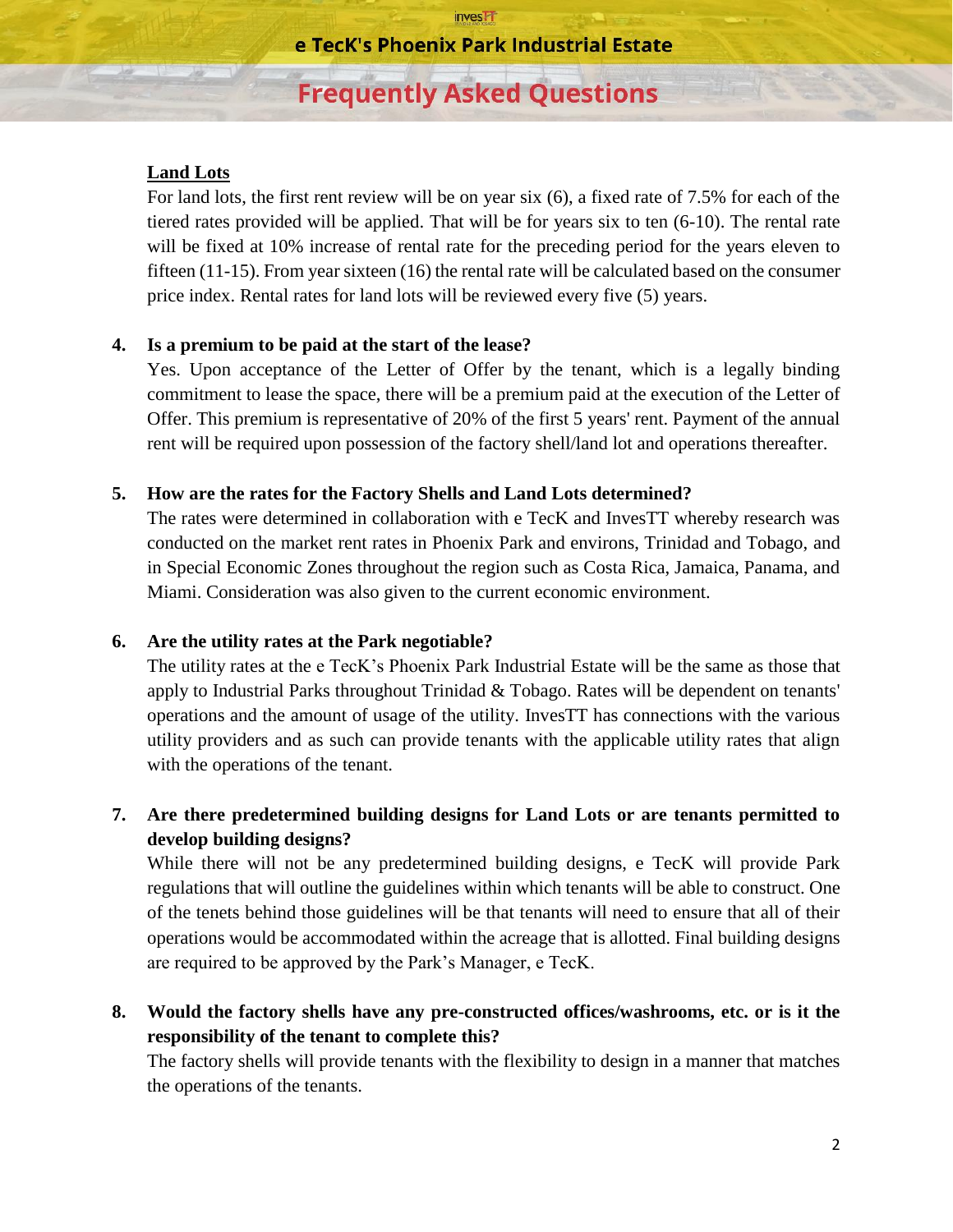**Frequently Asked Questions** 

# **9. Are there restrictions on the type of activity that can be conducted on the Park during the building construction phase?**

No. There are not any outward restrictions during the building construction phase. On a caseby-case basis, there will be engagement between InvesTT and e TecK, together with the investor, to ensure that business and building operations are aligned with overall guidelines.

### **10. Would a tenant be allowed to install solar power for their facility?**

Yes, solar capacity to support a tenant's operations will be allowed within the tenants' space.

### **11. Would tenants be assisted with getting Town & Country approvals?**

Yes. InvesTT will assist with all approvals that tenants will require. This will include licenses, permits, approvals from the Environmental Management Authority, among others. InvesTT also assists foreign investors who require external expertise or subject matter experts to come into Trinidad & Tobago to support with business setup. InvesTT is dedicated to assisting investors to achieve their developmental and construction goals to get them operating as quickly as possible within the timeframe set out.

# **12. Given that this park will be the region's first 5G Industrial Park, will industries with high-automation, low-human labour be preferred over industries with high intensive human labour processes?**

The intent of offering 5G at e TecK's Phoenix Park Industrial Estate is to accommodate companies that will be highly automated and to ensure that the connectivity of the automated equipment can work well within the telecom infrastructure at the Park. This however will not exclude Manufacturers or any other entity that is higher on the human labour side. With 78 land lots and 5 factory shells, the Park can accommodate all Manufacturing & Assembly and Logistics & Distribution businesses, with the aim of attracting more businesses with highly automated processes in the future.

# **13. Would there be any non-compete protection for tenants operating whereby a competitor would be prohibited from acquiring a lease?**

On an industrial basis, there has not yet been a discussion around non-compete protection as an overall offering on e TecK's Phoenix Park Industrial Estate. Should there be a justification behind this, based on the nature of operations of a particular tenant, InvesTT and e TecK will be open to that discussion.